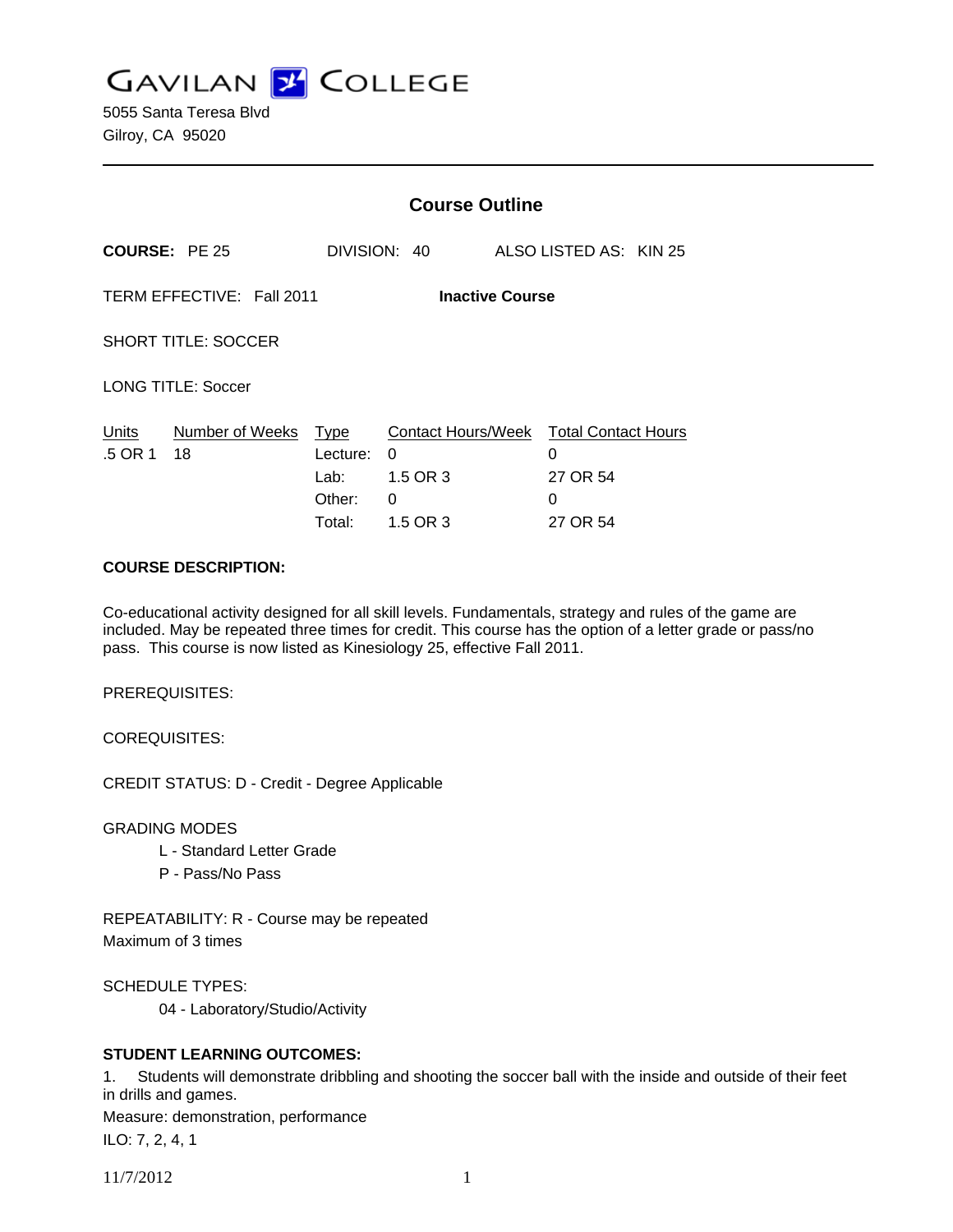GE-LO: E1

2. Students will demonstrate passing and trapping the ball with the inside and outside of their feet, and trap the ball with their body and legs, in both drills and games.

Measure: demonstration, performance

ILO: 7, 2, 4, 1

GE-LO: E1

3. Students will demonstrate heading the ball in a desired direction in drills and games.

Measure: demonstration. performance

ILO: 7, 2, 4, 1

GE-LO: E1

4. Students will describe the general strategies and rules of the game.

Measure: written exam, oral exam

ILO: 2, 7, 1 GE-LO: A1, A2

## **CONTENT, STUDENT PERFORMANCE OBJECTIVES, OUT-OF-CLASS ASSIGNMENTS**

Inactive Course: 11/08/2010

This course is now listed as Kinesiology 25, effective Fall 2011.

Curriculum Approval Date: 03/23/2009

3 - 6 Hours

Course description and methods of evaluation. An overview, including field markings and equipment required, will be provided. Introduce stretching and warm-up exercises appropriate for soccer. The fundamental skills involved in soccer will be described and demonstrated.

SPO: Students will demonstrate stretching and warm-up exercises utilized for soccer. They will identify the field markings used in class.

### 6 - 12 Hours

Warm-up running, stretching and ball handling drills. Introduction and/or review of trapping, passing and dribbling skills. This may include passing with the inside and outside of the foot; trapping using the sole, chest and leg; and various dribbling methods. Guided practice opportunities will be provided. Introduce heading the ball. Discussion of the positions on the field, each positions'' responsibilities, and methods for advancing the ball up the field. Scrimmage opportunities involving 3 on 2 and 2 on 1 offense vs. defense will be organized. Strategies for offensive and defensive play will be included. The rules of the game of soccer will be provided.

SPO: Students will demonstrate at least two methods each for trapping, passing and dribbling the soccer ball. They will explain how to head the ball. A discussion of the rules of the game and offensive and defensive strategies will be lead by the students.

### 4.5 - 9 Hours

Warm-up running, stretching and ball handling drills. Review and practice skills previously introduced and teach juggling the ball, starting with juggling on one knee then letting the ball drop to a foot. Then teach juggling with the head, knee and foot. Review trapping with the chest, then allowing the ball to drop to the knees and eventually the feet. Introduce the free kick, throw-in and penalty kicks. Scrimmage opportunities can be provided to allow students to utilize their skills.

SPO: Students will participate in skill tests. They will demonstrate trapping, passing, dribbling, juggling and heading the soccer ball. Students will explain when free kicks, throw-ins and penalty kicks are used.

4.5 - 9 Hours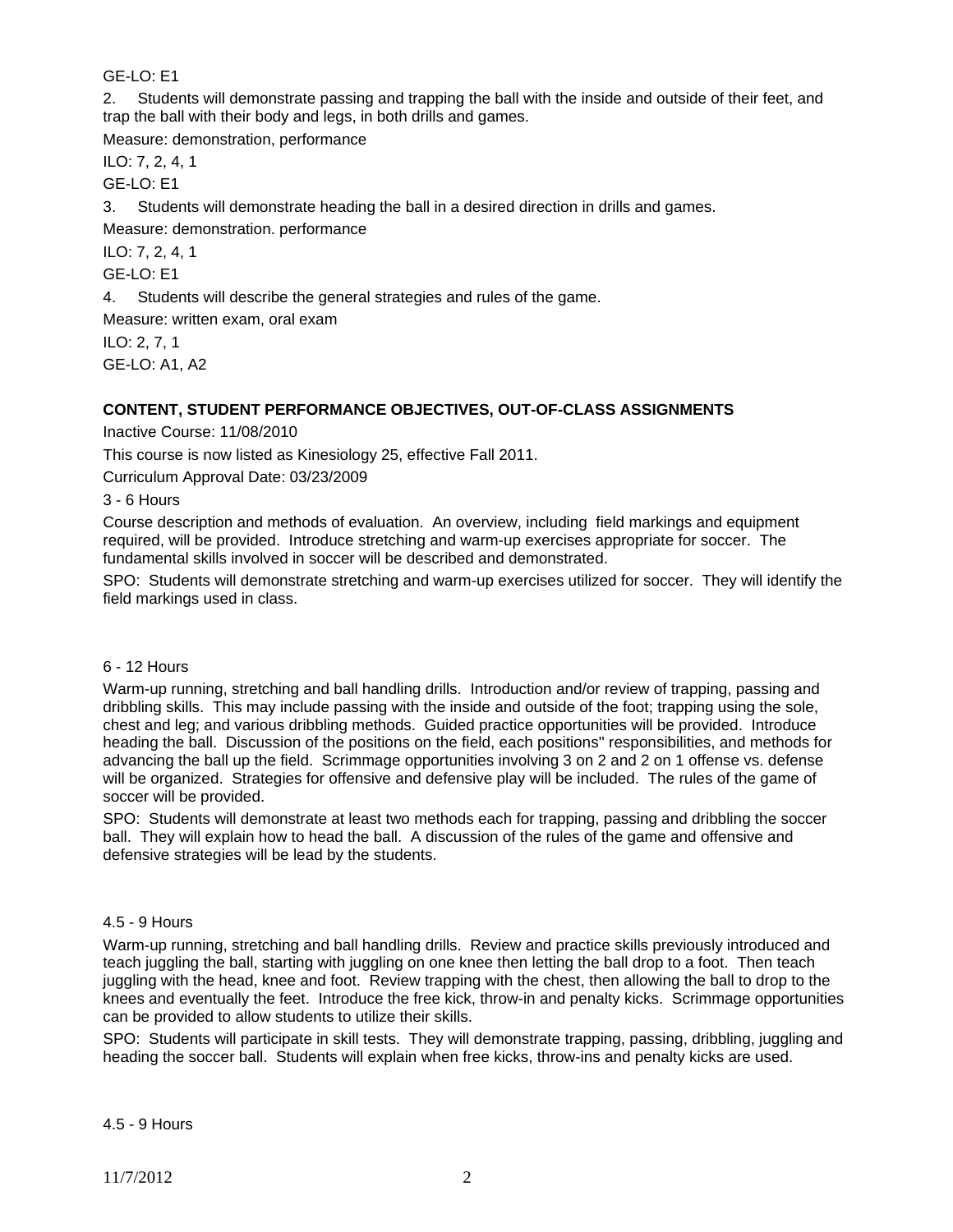Warm-up running, stretching and ball handling drills. Demonstrate the techniques of tackling and blocking and set up drills to allow students to practice these skills. Discuss the role and skills necessary for the goalkeeper. Guided practice opportunities will be provided.

SPO: Students will demonstrate proper tackling and blocking techniques. Each student will play goalie at least once during game play.

### 7.5 - 15 Hours

Students will complete their warm-up running, stretching and line drills and then be divided into teams for game play. Emphasis will be on teamwork and execution of the fundamental skills.

SPO: Students will apply the skills learned throughout the class during game play. They will participate in all aspects of the class.

2 Hours Final exam.

This is a skill building class where the student's skills or proficiencies will be enchanced by supervised repetition and practice in class.

### **METHODS OF INSTRUCTION:**

Lecture, demonstration, and guided practice.

### **METHODS OF EVALUATION:**

The types of writing assignments required: None The problem-solving assignments required: None The types of skill demonstrations required: Performance exams The types of objective examinations used in the course: Multiple choice True/False Matching items Completion Other category: Other: Requires student participation The basis for assigning students grades in the course: Writing assignments: 0% - 0% Problem-solving demonstrations: 0% - 0% Skill demonstrations: 30% - 60% Objective examinations: 20% - 30% Other methods of evaluation: 30% - 60%

### **REPRESENTATIVE TEXTBOOKS:**

# **ARTICULATION and CERTIFICATE INFORMATION**

Associate Degree: